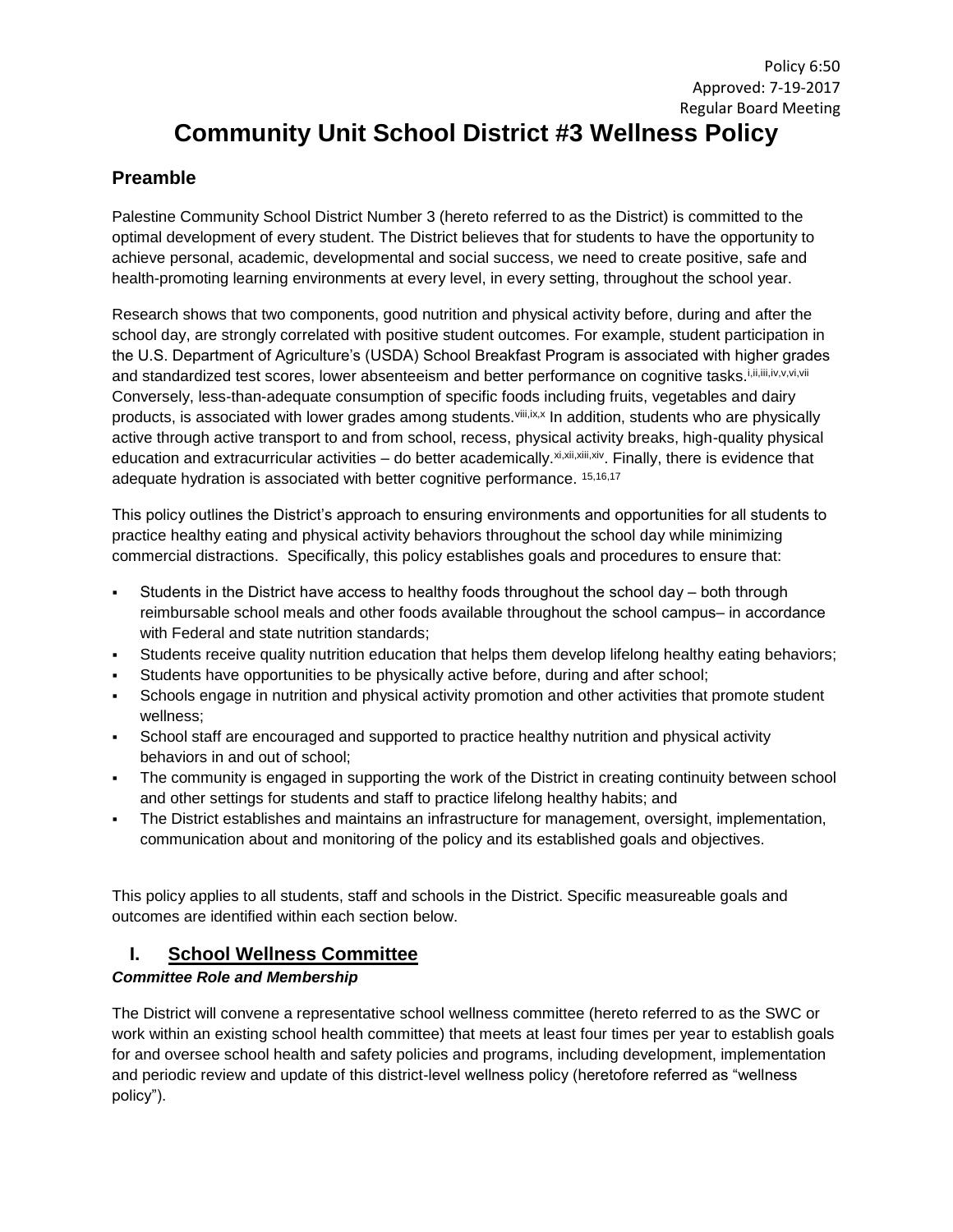The SWC membership will represent all school levels (elementary and secondary schools) and include (to the extent possible), but not be limited to: parents and caregivers; students; representatives of the school nutrition program (e.g., school nutrition director); physical education teachers; health education teachers; school health professionals (e.g., health education teachers, school health services staff [e.g., nurses, physicians, dentists, health educators, and other allied health personnel who provide school health services], and mental health and social services staff [e.g., school counselors, psychologists, social workers, or psychiatrists]; school administrators (e.g.., superintendent, principal, vice principal), school board members; health professionals (e.g., dietitians, doctors, nurses, dentists); and the general public. When possible, membership will also include Supplemental Nutrition Assistance Program Education coordinators (SNAP-EDEDSNAP-Ed).

# *Leadership*

The Superintendent or designee(s) will convene the SWC and facilitate development of and updates to the wellness policy, and will ensure each school's compliance with the policy.

The designated official for oversight and compliance is:

Chris Long 100 South Main Street Palestine, IL 62451

# **II. Wellness Policy Implementation, Monitoring, Accountability and Community Engagement**

### *Implementation Plan*

The District will develop and maintain a plan for implementation to manage and coordinate the execution of this wellness policy. The plan delineates roles, responsibilities, actions and timelines specific to each school; and includes information about who will be responsible to make what change, by how much, where and when; as well as specific goals and objectives for nutrition standards for all foods and beverages available on the school campus, food and beverage marketing, nutrition promotion and education, physical activity, physical education and other school-based activities that promote student wellness. It is recommended that the school use the [Healthy Schools Program online tools](http://www.schools.healthiergeneration.org/) to complete a school-level assessment based on the Centers for Disease Control and Prevention's School Health Index, create an action plan that fosters implementation and generate an annual progress report.

This wellness policy and the progress reports can be found at: *[www.palestinecusd3.net](http://www.palestinecusd3.net/)*

# *Recordkeeping*

The District will retain records to document compliance with the requirements of the wellness policy at the District's Unit office and the District's Nurse's office. Documentation maintained in these locations will include but will not be limited to:

- The written wellness policy;
- Documentation demonstrating that the policy has been made available to the public;
- Documentation of efforts to review and update the Local Schools Wellness Policy; including an indication of who is involved in the update and methods the district uses to make stakeholders aware of their ability to participate on the SWC;
- Documentation to demonstrate compliance with the annual public notification requirements;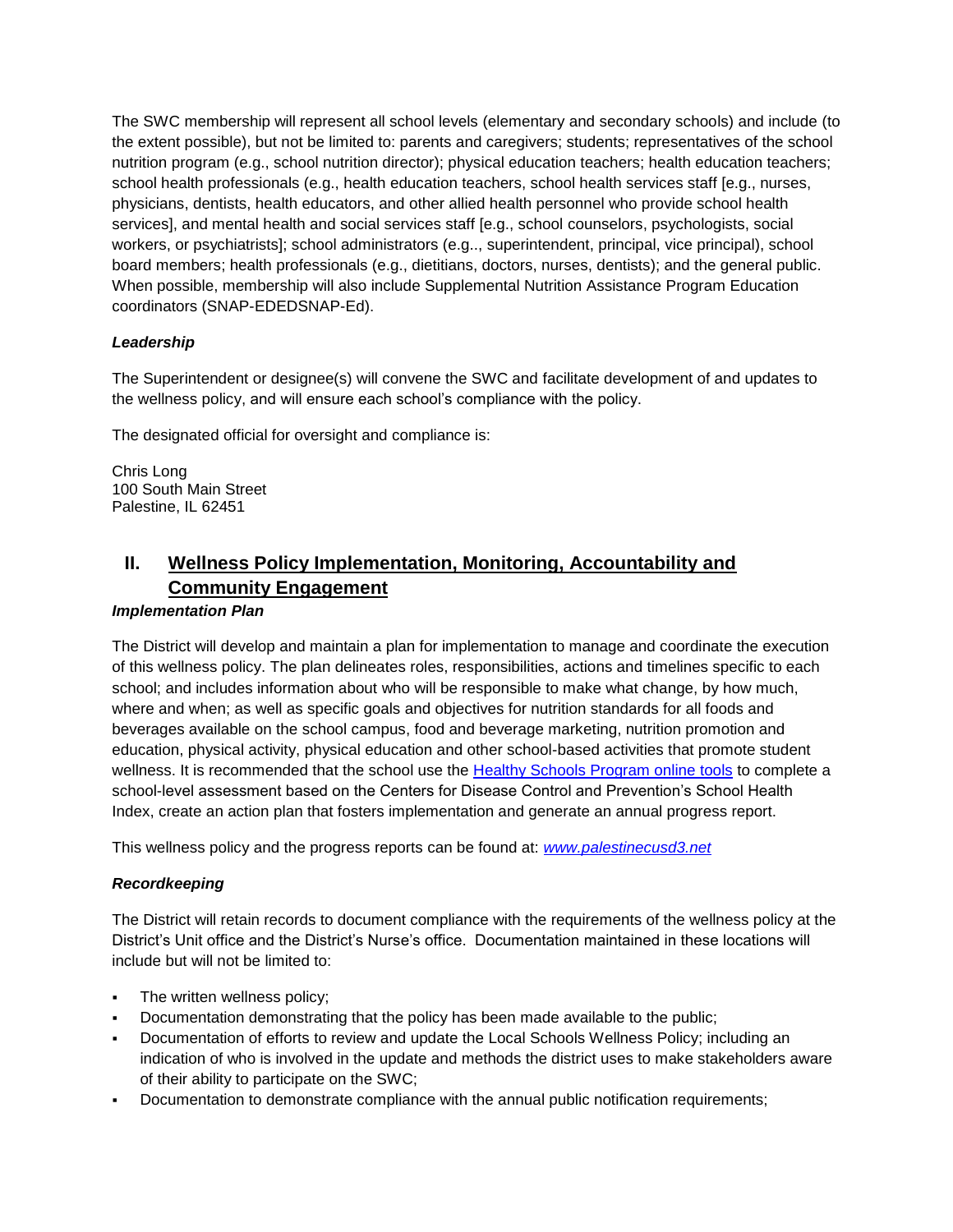- The most recent assessment on the implementation of the local school wellness policy;
- Documentation demonstrating the most recent assessment on the implementation of the Local School Wellness Policy has been made available to the public.

#### . *Annual Notification of Policy*

The District will actively inform families and the public each year of basic information about this policy, including its content, any updates to the policy and implementation status. The District will make this information available via the district website and/or district-wide communications. The District will provide as much information as possible about the school nutrition environment. This will include a summary of the District's events or activities related to wellness policy implementation. Annually, the District will also publicize the name and contact information of the District/school officials leading and coordinating the committee, as well as information on how the public can get involved with the school wellness committee.

# *Triennial Progress Assessments*

At least once every three years, the District will evaluate compliance with the wellness policy to assess the implementation of the policy and include:

- The extent to which schools under the jurisdiction of the District are in compliance with the wellness policy;
- The extent to which the District's wellness policy compares to the Alliance for a Healthier Generation's model wellness policy; and
- A description of the progress made in attaining the goals of the District's wellness policy.

The SWC, in collaboration with individual schools, will monitor schools' compliance with this wellness policy.

The District will actively notify households/families of the availability of the triennial progress report.

# *Revisions and Updating the Policy*

The SWC will update or modify the wellness policy based on the results of the annual School Health Index and triennial assessments and/or as District priorities change; community needs change; wellness goals are met; new health science, information, and technology emerges; and new Federal or state guidance or standards are issued. **The wellness policy will be assessed and updated as indicated at least every three years, following the triennial assessment.**

#### *Community Involvement, Outreach and Communications*

The District is committed to being responsive to community input, which begins with awareness of the wellness policy. The District will actively communicate ways in which representatives of SWC and others can participate in the development, implementation and periodic review and update of the wellness policy through a variety of means appropriate for that district. The District will also inform parents of the improvements that have been made to school meals and compliance with school meal standards, availability of child nutrition programs and how to apply, and a description of and compliance with Smart Snacks in School nutrition standards. The District will use electronic mechanisms, such as email or displaying notices on the district's website, as well as non-electronic mechanisms, such as newsletters, presentations to parents, or sending information home to parents, to ensure that all families are actively notified of the content of, implementation of, and updates to the wellness policy, as well as how to get involved and support the policy. The District will ensure that communications are culturally and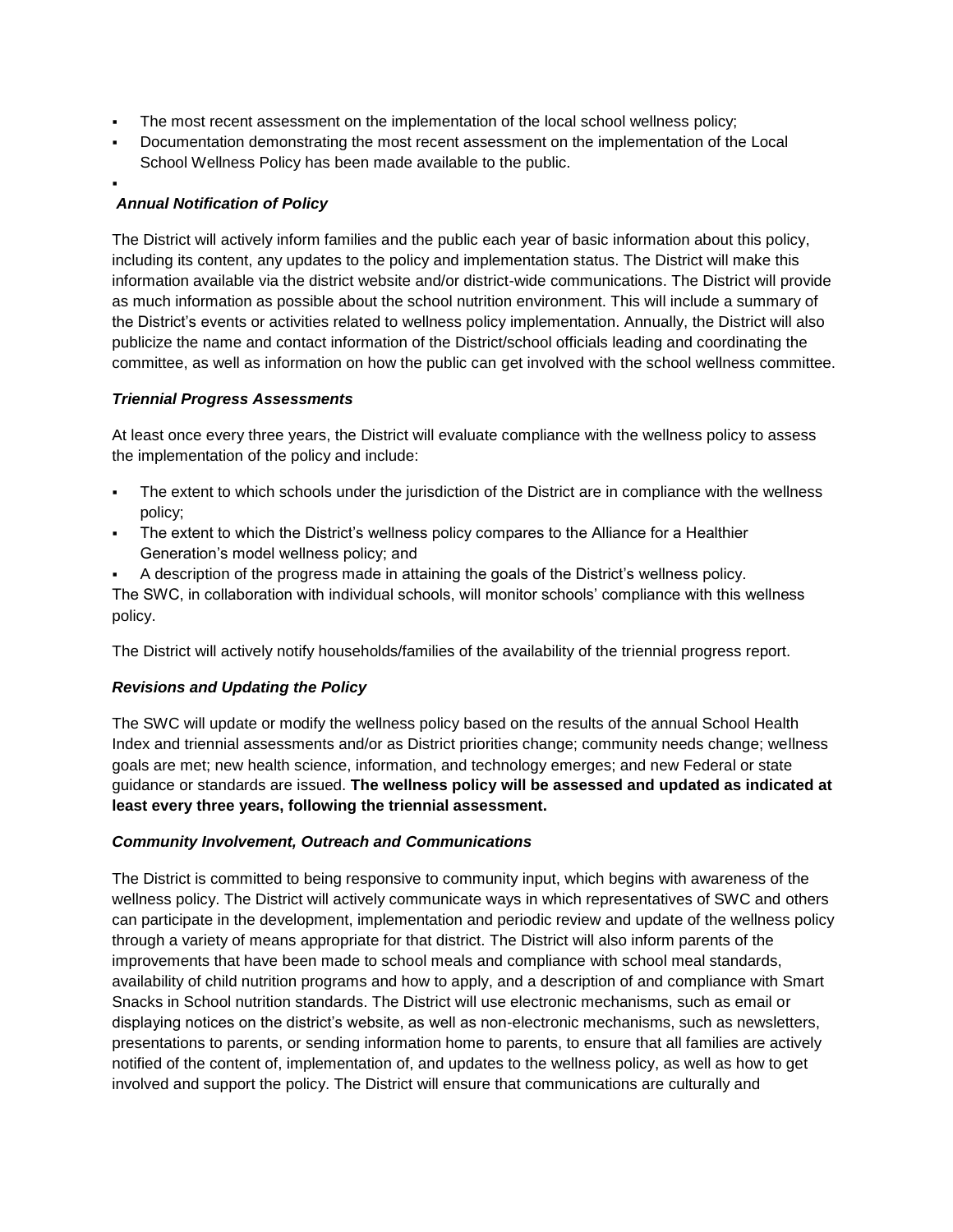linguistically appropriate to the community, and accomplished through means similar to other ways that the district and individual schools are communicating important school information with parents.

The District will actively notify the public about the content of or any updates to the wellness policy annually, at a minimum. The District will also use these mechanisms to inform the community about the availability of the annual and triennial reports.

# **III. Nutrition**

# *School Meals*

Our school district is committed to serving healthy meals to children, with plenty of fruits, vegetables, whole grains, and fat-free and low-fat milk; that are moderate in sodium, low in saturated fat, and have zero grams of *trans*-fat per serving (nutrition label or manufacturer's specification); and to meeting the nutrition needs of school children within their calorie requirements. The school meal programs aim to improve the diet and health of school children, help mitigate childhood obesity, model healthy eating to support the development of lifelong healthy eating patterns and support healthy choices while accommodating cultural food preferences and special dietary needs.

Palestine Grade School participates in USDA child nutrition programs, including the National School Lunch Program (NSLP), the School Breakfast Program (SBP), and the Fresh Fruit and Vegetable Program. Palestine Grade School is committed to offering school meals through the NSLP and SBP programs, and other applicable Federal child nutrition programs, that:

- Are accessible to all students;
- Are appealing and attractive to children;
- **Are served in clean and pleasant settings;**
- Meet or exceed current nutrition requirements established by local, state, and Federal statutes and regulations. (The District offers reimbursable school meals that meet [USDA](http://www.fns.usda.gov/school-meals/nutrition-standards-school-meals)  [nutrition standards.](http://www.fns.usda.gov/school-meals/nutrition-standards-school-meals))
- Promote healthy food and beverage choices by utilizing [Smarter Lunchroom techniques](http://smarterlunchrooms.org/ideas) such as:
- − Whole fruit options are displayed in attractive bowls or baskets (instead of chaffing dishes or hotel pans).
- − Sliced or cut fruit is available daily.
- − Daily fruit options are displayed in a location in the line of sight and reach of students.
- − Menu options will be displayed on a poster or menu board outside of the cafeteria.
- The entrée with the greatest nutrient density will be the first or most prominent option in line.
- − White milk is placed in front of other beverages in all coolers.
- − All staff members, especially those serving, have been trained to politely prompt students to select and consume the daily vegetable options with their meal.
- − Student surveys and taste testing opportunities are used to inform menu development, dining space decor and promotional ideas.
- Daily announcements are used to promote menu options.
- Student artwork is displayed in the service and/or dining areas.

# *Staff Qualifications and Professional Development*

All school nutrition program directors, managers and staff will meet or exceed hiring and annual continuing education/training requirements in the [USDA professional standards for child nutrition](http://www.fns.usda.gov/sites/default/files/CN2014-0130.pdf)  [professionals.](http://www.fns.usda.gov/sites/default/files/CN2014-0130.pdf) These school nutrition personnel will refer to [USDA's Professional Standards for School](http://professionalstandards.nal.usda.gov/)  [Nutrition Standards website](http://professionalstandards.nal.usda.gov/) to search for training that meets their learning needs.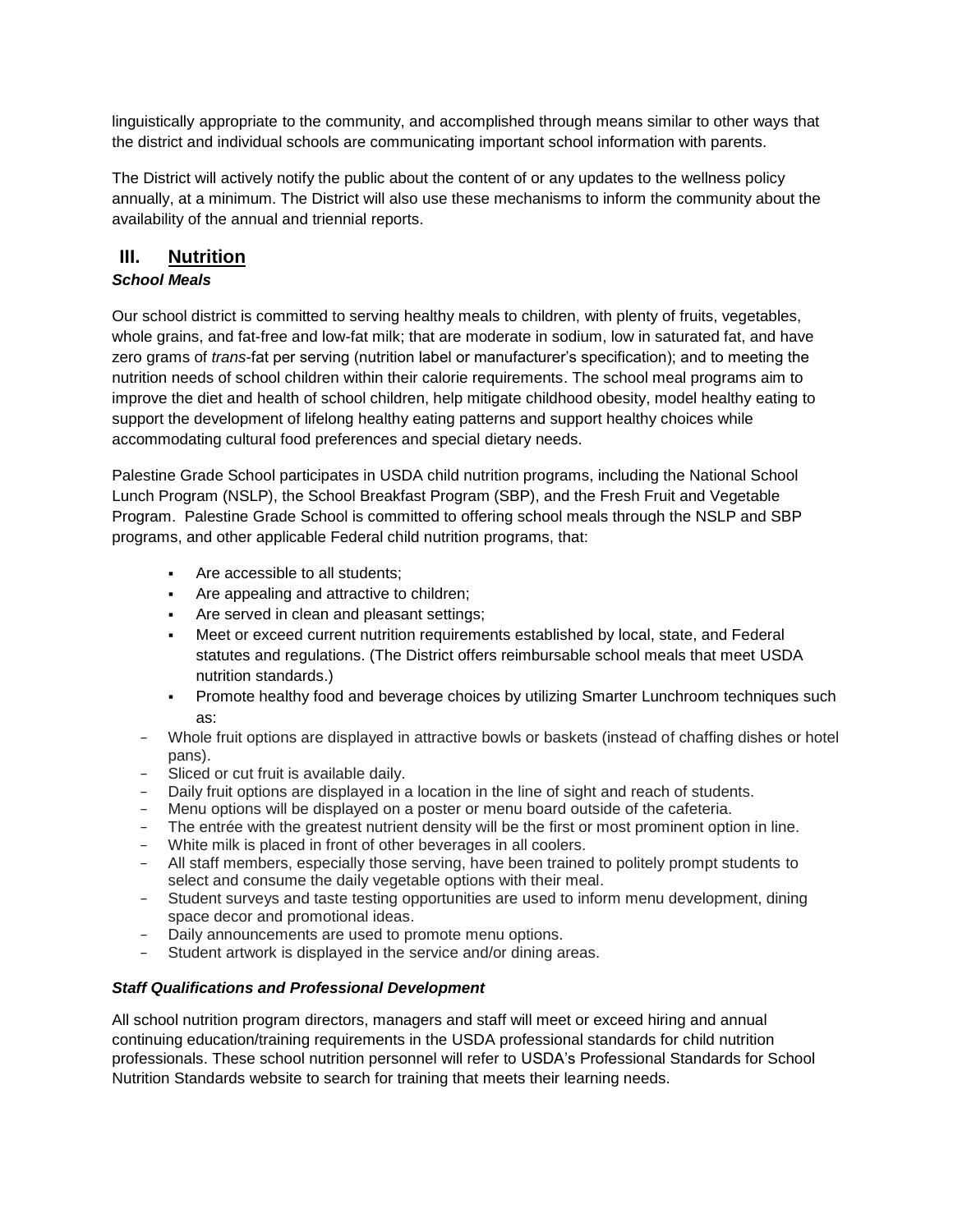### *Water*

To promote hydration, free, safe, unflavored drinking water will be available to all students throughout the school day\* and throughout every school campus\* ("school campus" and "school day" are defined in the glossary). The District will make drinking water available where school meals are served during mealtimes.

### *Competitive Foods and Beverages*

The District is committed to ensuring that all foods and beverages available to students on the school campus\* during the school day\* support healthy eating. The foods and beverages sold outside of the school meal programs (e.g., "competitive" foods and beverages) will meet the USDA Smart Snacks in School nutrition standards **(Attachment A)**, at a minimum. Smart Snacks aim to improve student health and well-being, increase consumption of healthful foods during the school day and create an environment that reinforces the development of healthy eating habits. A summary of the standards and information, as well as a Guide to Smart Snacks in Schools are available at:

[http://www.fns.usda.gov/healthierschoolday/tools-schools-smart-snacks.](http://www.fns.usda.gov/healthierschoolday/tools-schools-smart-snacks) The Alliance for a Healthier Generation provides a set of tools to assist with implementation of Smart Snacks available at [www.foodplanner.healthiergeneration.org.](http://www.foodplanner.healthiergeneration.org/)

To support healthy food choices and improve student health and well-being, all foods and beverages outside the reimbursable school meal programs that are sold to students on the school campus during the school day will meet or exceed the USDA Smart Snacks nutrition standards. These standards will apply in all locations and through all services where foods and beverages are sold, which may include, but are not limited to, à la carte options in cafeterias, vending machines, school stores and snack or food carts.

### *Celebrations and Rewards*

The District *strongly encourages* that all foods offered on the school campus will meet or exceed the USDA Smart Snacks in School nutrition standards including through:

- 1. Celebrations and parties. The district will provide a list of healthy party ideas to parents and teachers, including non-food celebration ideas **(Attachment B)**.
- 2. Classroom snacks brought by parents. The District will provide to parents a [list of foods and](https://www.healthiergeneration.org/live_healthier/eat_healthier/alliance_product_navigator/browse_products/?product_category_id=720)  [beverages that meet Smart Snacks](https://www.healthiergeneration.org/live_healthier/eat_healthier/alliance_product_navigator/browse_products/?product_category_id=720) nutrition standards **(Attachment C)**.
- 3. Rewards and incentives. The District will provide teachers and other relevant school staff a [list of](https://www.healthiergeneration.org/take_action/schools/snacks_and_beverages/non-food_rewards/)  [alternative ways to reward children](https://www.healthiergeneration.org/take_action/schools/snacks_and_beverages/non-food_rewards/) **(Attachment B)**. The use of foods and beverages as rewards shall be limited and not withheld as a form of punishment.

# *Fundraising*

The District encourages the use of healthy non-food related fundraising and will make a list of healthy fundraising ideas available to teachers and parents **(Attachment D)**.

These standards do not apply to school sponsored or school related bona fide fundraising activities that take place off school grounds and not in transit to and from school. Nor do they apply to booster sales at school related events where parents and other adults are a significant part of an audience or selling food as boosters either during intermission or immediately before or after such events. These school related events frequently occur during evenings and weekends. Examples of these events include but are not limited to interscholastic sporting events, school plays and band concerts.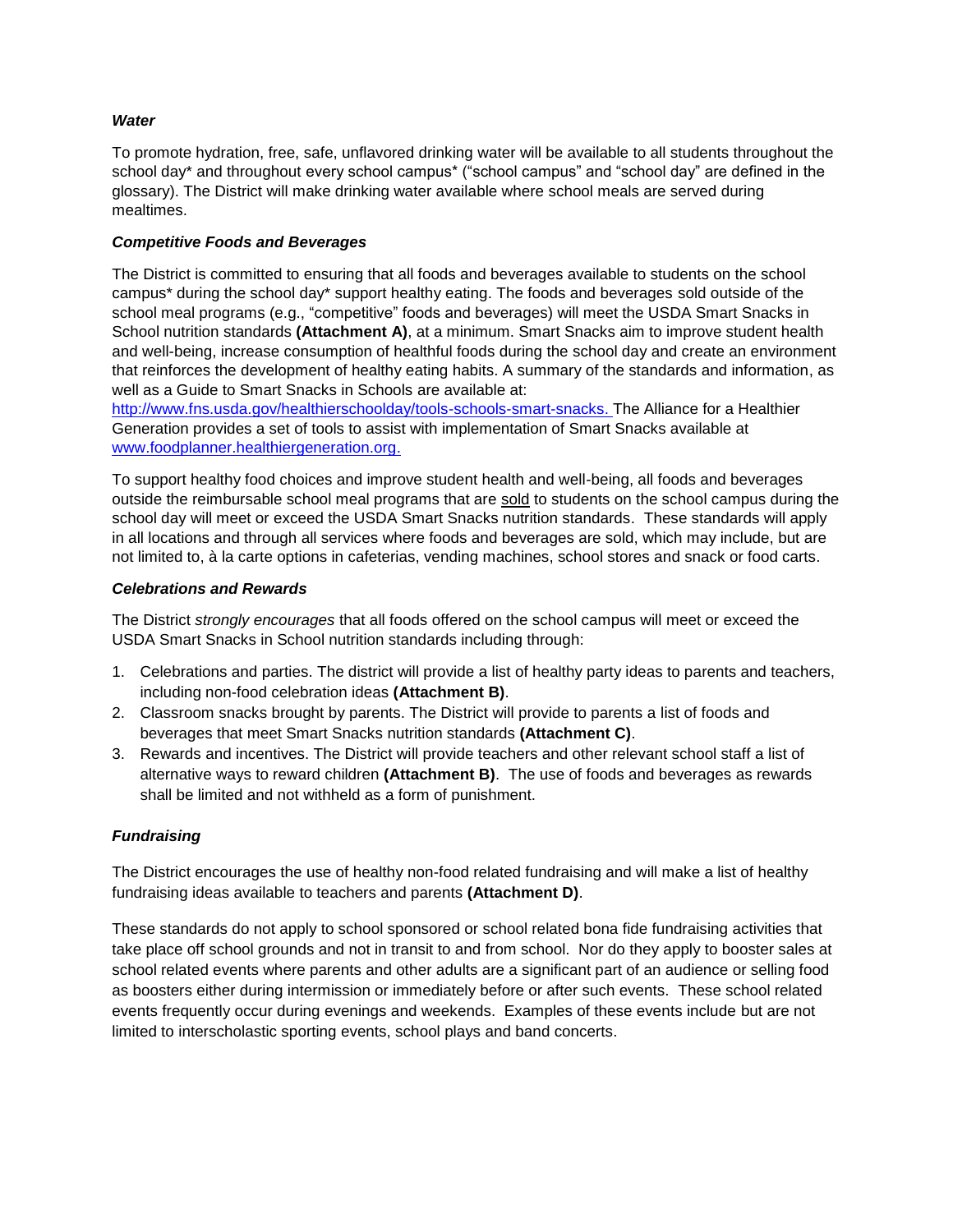# *Nutrition Promotion*

Nutrition promotion and education positively influence lifelong eating behaviors by using evidence-based techniques and nutrition messages, and by creating food environments that encourage healthy nutrition choices and encourage participation in school meal programs. Students and staff will receive consistent nutrition messages throughout schools, classrooms, gymnasiums, and cafeterias. Nutrition promotion also includes marketing and advertising nutritious foods and beverages to students and is most effective when implemented consistently through a comprehensive and multi-channel approach by school staff, teachers, parents, students and the community.

The District will promote healthy food and beverage choices for all students throughout the school campus, as well as encourage participation in school meal programs. This promotion will occur through at least:

- Healthy food promotion techniques through the school meal programs using [Smarter Lunchroom](http://smarterlunchrooms.org/ideas)  [techniques;](http://smarterlunchrooms.org/ideas) and
- Ensuring 100% of foods and beverages promoted to students meet the USDA Smart Snacks in School nutrition standards. Additional promotion techniques that the District and individual schools may use are available at [http://www.foodplanner.healthiergeneration.org/.](http://www.foodplanner.healthiergeneration.org/)

# *Nutrition Education*

The District will teach, model, encourage and support healthy eating by all students. Schools will provide nutrition education and engage in nutrition promotion that:

- Is designed to provide students with the knowledge and skills necessary to promote and protect their health;
- Is part of not only health education classes, but also integrated into other classroom instruction through subjects such as math, science, language arts, social sciences and elective subjects when applicable;
- Includes enjoyable, developmentally-appropriate, culturally-relevant and participatory activities, such as cooking demonstrations or lessons, promotions, taste-testing, farm visits and school gardens;
- Promotes fruits, vegetables, whole-grain products, low-fat and fat-free dairy products and healthy food preparation methods;
- Emphasizes caloric balance between food intake and energy expenditure (promotes physical activity/exercise);
- Links with school meal programs, cafeteria nutrition promotion activities, school gardens, Farm to School programs, other school foods and nutrition-related community services;
- Teaches media literacy with an emphasis on food and beverage marketing; and
- Includes nutrition education training for teachers and other staff.

# *Essential Healthy Eating Topics in Health Education*

The District will include in the health education curriculum a minimum of 12 of the following essential topics on healthy eating:

- Relationship between healthy eating and personal health and disease prevention
- Food guidance from [MyPlate](http://www.choosemyplate.gov/)
- Reading and using FDA's nutrition fact labels
- Eating a variety of foods every day
- Balancing food intake and physical activity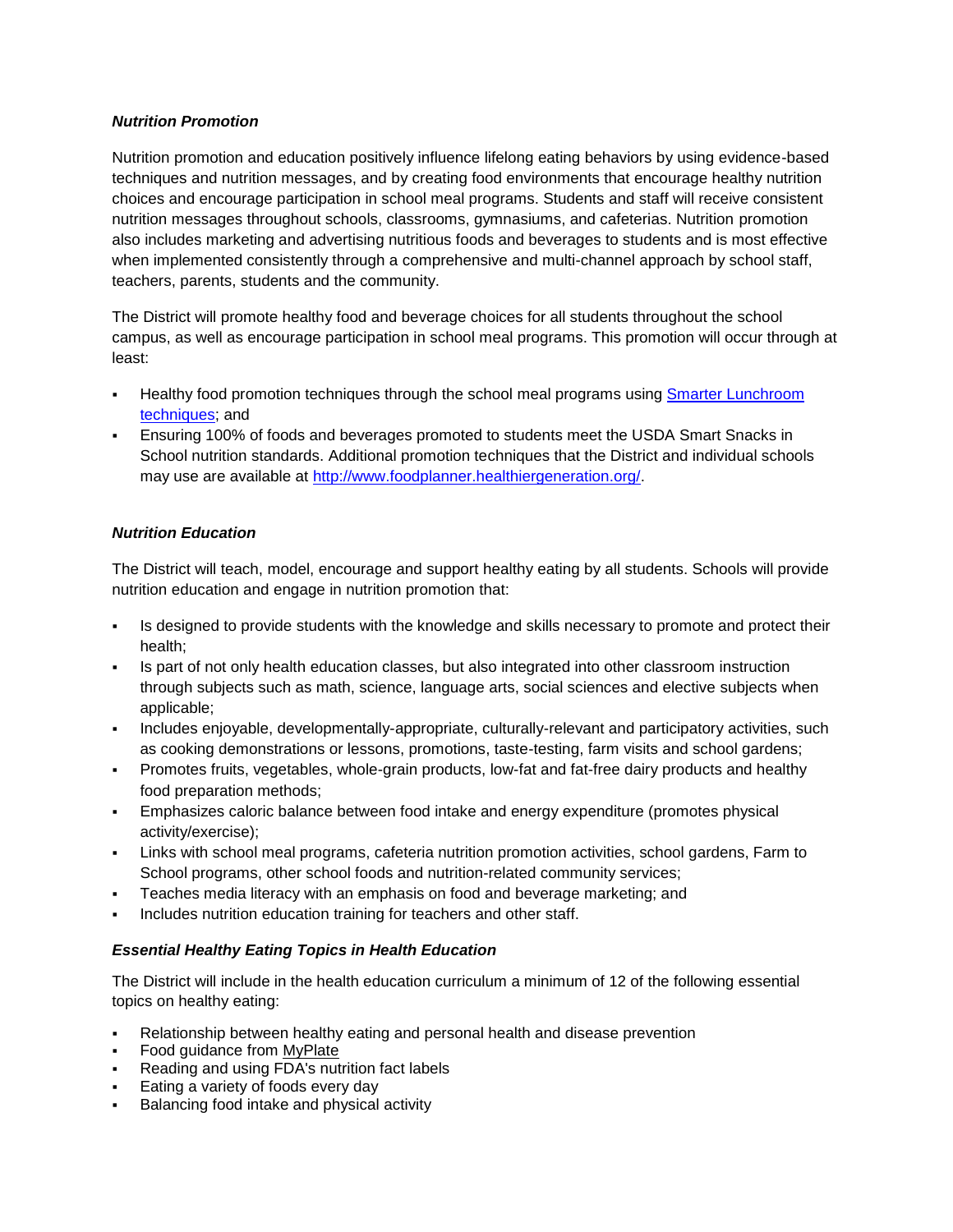- Eating more fruits, vegetables and whole grain products
- Choosing foods that are low in fat, saturated fat, and cholesterol and do not contain *trans* fat
- Choosing foods and beverages with little added sugars
- Eating more calcium-rich foods
- Preparing healthy meals and snacks
- Risks of unhealthy weight control practices
- Accepting body size differences
- Food safety
- Importance of water consumption
- Importance of eating breakfast
- Making healthy choices when eating at restaurants
- Eating disorders
- [The Dietary Guidelines for Americans](https://www.choosemyplate.gov/dietary-guidelines)
- Reducing sodium intake
- Social influences on healthy eating, including media, family, peers and culture
- How to find valid information or services related to nutrition and dietary behavior
- How to develop a plan and track progress toward achieving a personal goal to eat healthfully
- Resisting peer pressure related to unhealthy dietary behavior
- Influencing, supporting, or advocating for others' healthy dietary behavior

### *Food and Beverage Marketing in Schools*

The District is committed to providing a school environment that ensures opportunities for all students to practice healthy eating and physical activity behaviors throughout the school day while minimizing commercial distractions. The District strives to teach students how to make informed choices about nutrition, health and physical activity. These efforts will be weakened if students are subjected to advertising on District property that contains messages inconsistent with the health information the District is imparting through nutrition education and health promotion efforts. It is the intent of the District to protect and promote student's health by permitting advertising and marketing for only those foods and beverages that are permitted to be sold on the school campus, consistent with the District's wellness policy.

Any foods and beverages marketed or promoted to students on the school campus\* during the school day\* will meet or exceed the USDA Smart Snacks in School nutrition standards.

Food and beverage marketing is defined as advertising and other promotions in schools. Food and beverage marketing often includes an oral, written, or graphic statements made for the purpose of promoting the sale of a food or beverage product made by the producer, manufacturer, seller or any other entity with a commercial interest in the product.<sup>xv</sup> This term includes, but is not limited to the following:

- Brand names, trademarks, logos or tags, except when placed on a physically present food or beverage product or its container.
- Displays, such as on vending machine exteriors.
- Corporate brand, logo, name or trademark on school equipment, such as marquees, message boards, scoreboards or backboards (Note: immediate replacement of these items are not required; however, districts will replace or update scoreboards or other durable equipment when existing contracts are up for renewal or to the extent that is in financially possible over time so that items are in compliance with the marketing policy.)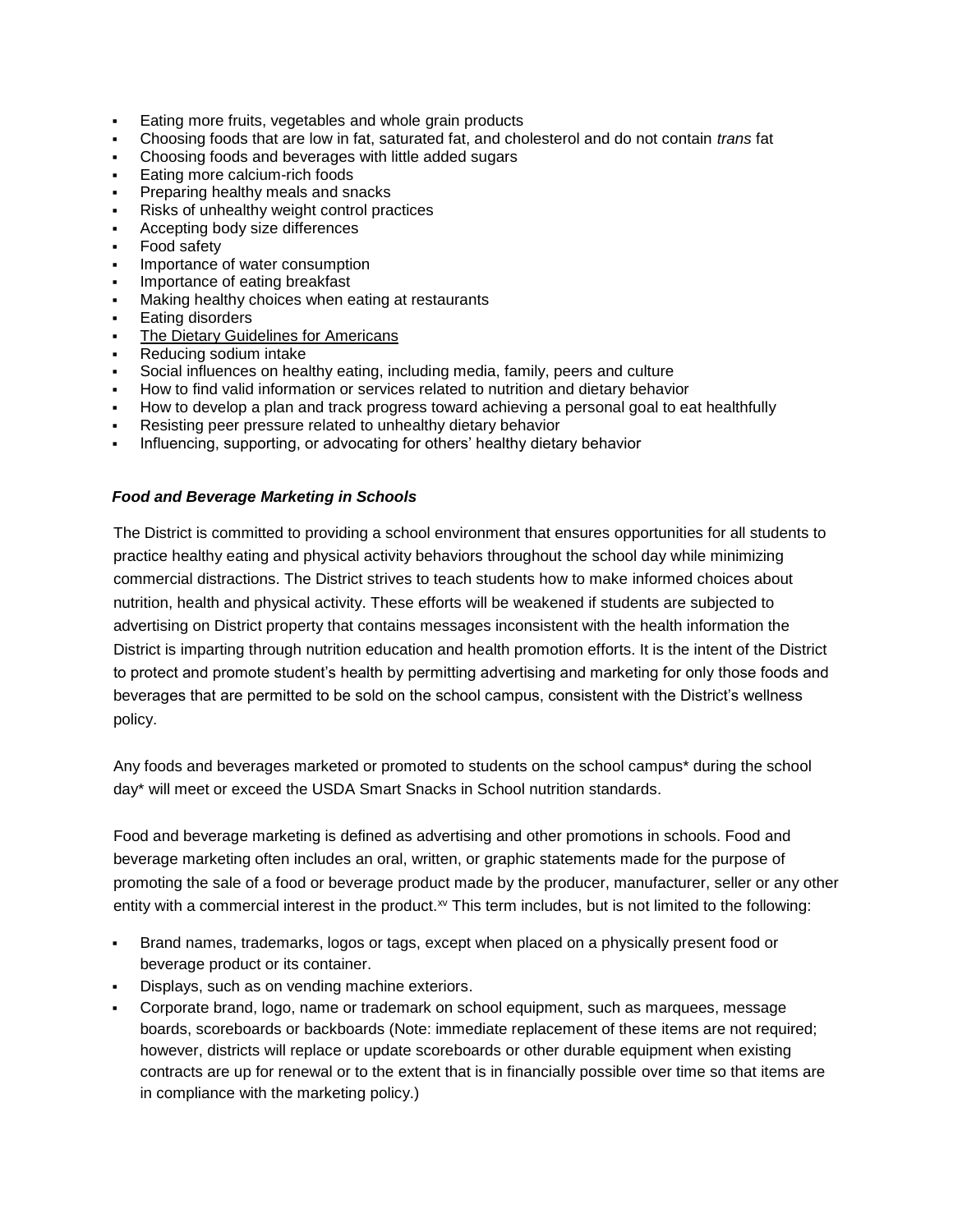- Corporate brand, logo, name or trademark on cups used for beverage dispensing, menu boards, coolers, trash cans and other food service equipment; as well as on posters, book covers, pupil assignment books or school supplies displayed, distributed, offered or sold by the District.
- Advertisements in school publications or school mailings.
- Free product samples, taste tests or coupons of a product, or free samples displaying advertising of a product.

As the District/school nutrition services/Athletics Department/PTO reviews existing contracts and considers new contracts, equipment and product purchasing (and replacement) decisions should reflect the applicable marketing guidelines established by the District wellness policy.

# **IV. Physical Activity**

Children and adolescents should participate in at least 60 minutes of physical activity every day. A substantial percentage of students' physical activity can be provided through a comprehensive school physical activity program (CSPAP). A CSPAP reflects strong coordination and synergy across all of the components: quality physical education as the foundation; physical activity before, during and after school; staff involvement and family and community engagement and the district is committed to providing these opportunities. Schools will ensure that these varied physical activity opportunities are in addition to, and not as a substitute for, physical education (addressed in "Physical Education" subsection). All schools in the district will be encouraged to participate in *Let's Move!* Active Schools [\(www.letsmoveschools.org\)](http://www.letsmoveschools.org/) in order to successfully address all CSPAP areas.

The use of punishment from physical activity during the school day (including but not limited to recess, classroom physical activity breaks or physical education) is *strongly discouraged*. Staff are *strongly encouraged* to seek alternate forms of punishment when disciplining students. This does not include participation on sports teams that have specific academic requirements. The district will provide a list of alternative ways to discipline students **(Attachment E)**.

To the extent practicable, the District will ensure that its grounds and facilities are safe and that equipment is available to students to be active. The District will conduct necessary inspections and repairs.

# *Physical Education*

The District will provide students with physical education, using an age-appropriate, sequential physical education curriculum consistent with national and state standards for physical education. The physical education curriculum will promote the benefits of a physically active lifestyle and will help students develop skills to engage in lifelong healthy habits, as well as incorporate essential health education concepts (discussed in the "*Essential Physical Activity Topics in Health Education*" subsection). The curriculum will support the essential components of physical education.

All students will be provided equal opportunity to participate in physical education classes. The District will make appropriate accommodations to allow for equitable participation for all students and will adapt physical education classes and equipment as necessary.

Students in Kindergarten through grade eight shall participate in daily physical education classes for a minimum of 150 minutes per week. Students will be moderately to vigorously active for at least 50% of class time during most or all physical education class sessions.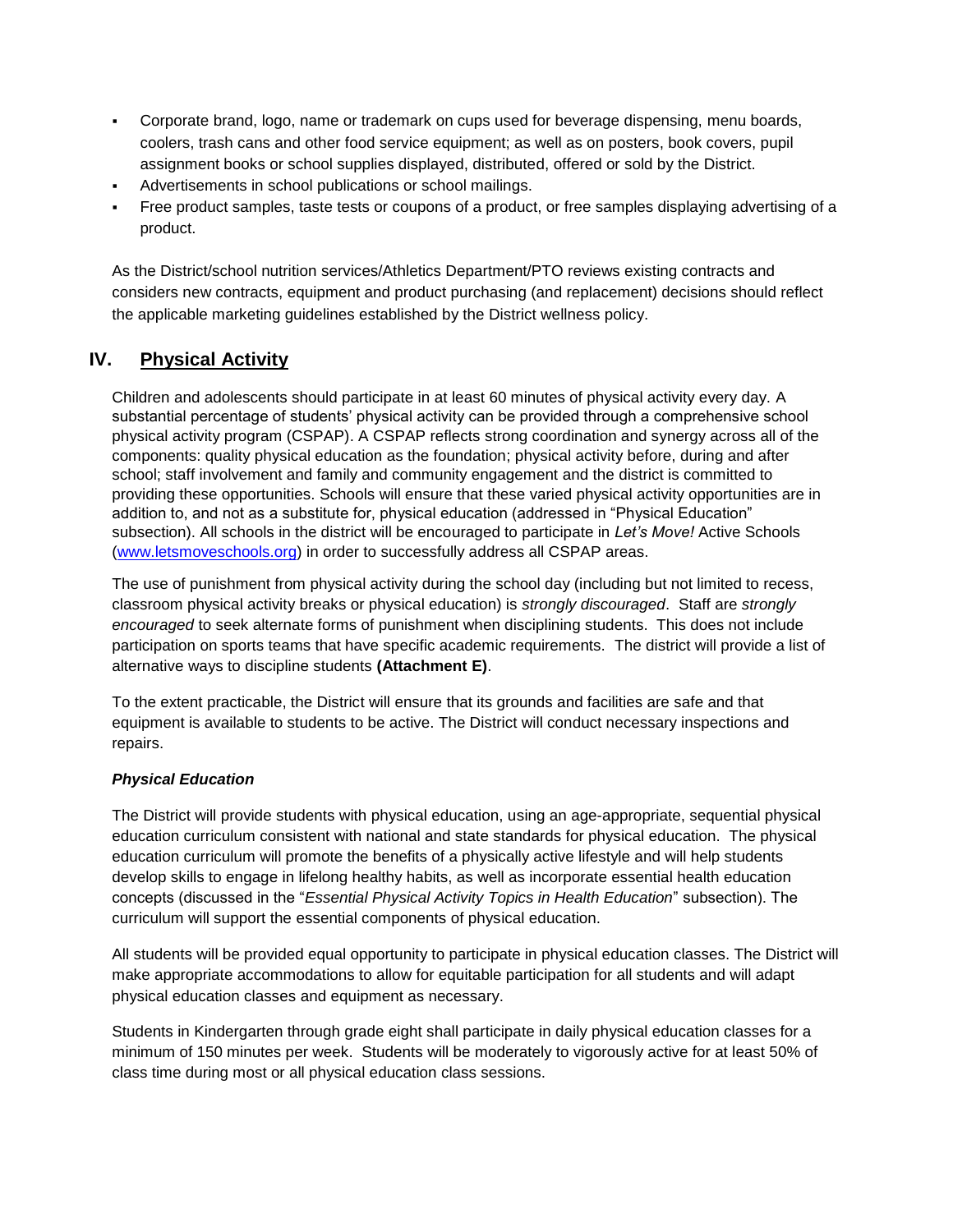The District physical education program will promote student physical fitness through individualized fitness and activity assessments (via the [Presidential Youth Fitness Program](http://www.pyfp.org/) or other appropriate assessment tool) and will use criterion-based reporting for each student.

# *Essential Physical Activity Topics in Health Education*

The district will require middle and high school students to take and pass at least one health education course. The District will include in the health education curriculum a minimum of 12 the following essential topics on physical activity:

- The physical, psychological, or social benefits of physical activity
- How physical activity can contribute to a healthy weight
- How physical activity can contribute to the academic learning process
- How an inactive lifestyle contributes to chronic disease
- Health-related fitness, that is, cardiovascular endurance, muscular endurance, muscular strength, flexibility, and body composition
- Differences between physical activity, exercise and fitness
- Phases of an exercise session, that is, warm up, workout and cool down
- Overcoming barriers to physical activity
- Decreasing sedentary activities, such as TV watching
- Opportunities for physical activity in the community
- Preventing injury during physical activity
- Weather-related safety, for example, avoiding heat stroke, hypothermia and sunburn while being physically active
- How much physical activity is enough, that is, determining frequency, intensity, time and type of physical activity
- Developing an individualized physical activity and fitness plan
- Monitoring progress toward reaching goals in an individualized physical activity plan
- Dangers of using performance-enhancing drugs, such as steroids
- Social influences on physical activity, including media, family, peers and culture
- How to find valid information or services related to physical activity and fitness
- How to influence, support, or advocate for others to engage in physical activity
- How to resist peer pressure that discourages physical activity.

# *Recess (Elementary)*

Elementary classes are *strongly encouraged* to offer at least 20 minutes of recess on days during the school year when the weather is feasible for outdoor play. This policy may be waived on early dismissal days. If recess is offered before lunch, schools will have appropriate hand-washing facilities and/or handsanitizing mechanisms located just inside/outside the cafeteria to ensure proper hygiene prior to eating and students are required to use these mechanisms before eating. Hand-washing time, as well as time to put away coats/hats/gloves, will be built in to the recess transition period/timeframe before students enter the cafeteria.

**Outdoor recess** will be offered when weather is feasible for outdoor play. On days that the weather is questionable, the District will follow the guidelines found in the Child Care Weather Watch, provided by the Illinois State Board of Education.

In the event that the school or district must conduct indoor recess**,** teachers and staff will follow the indoor recess guidelines that promote physical activity for students, to the extent practicable.

Recess will complement, not substitute, physical education class. Recess monitors or teachers will encourage students to be active, and will serve as role models by being physically active alongside the students whenever feasible.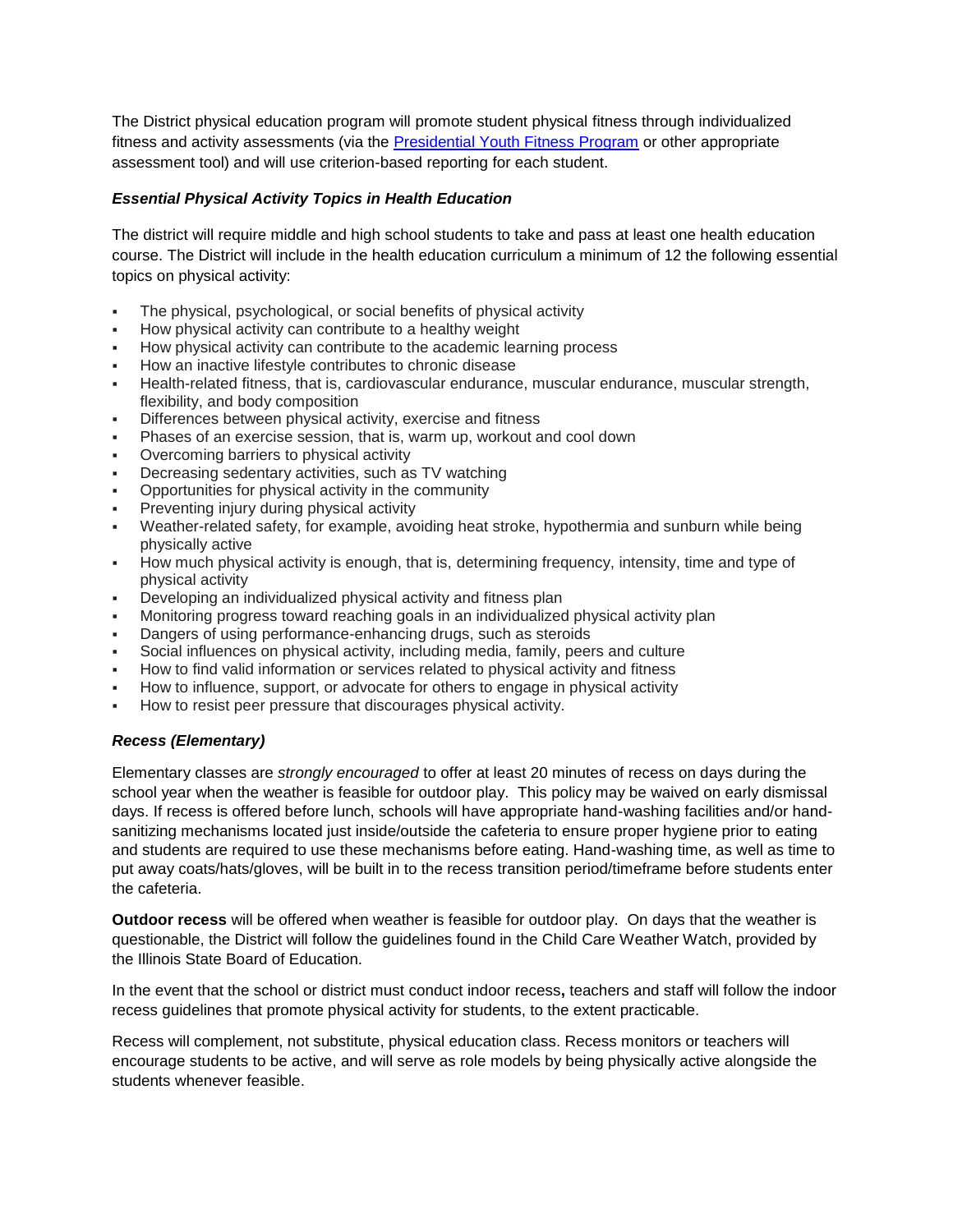# *Classroom Physical Activity Breaks (Elementary and Secondary)*

The District recognizes that students are more attentive and ready to learn if provided with periodic breaks when they can be physically active or stretch. Thus, students will be offered **periodic opportunities** to be active or to stretch throughout the day on all or most days during a typical school week. The District recommends teachers provide short (3-5-minute) physical activity breaks to students during and between classroom time at least three days per week. These physical activity breaks will complement, not substitute, for physical education class, recess, and class transition periods.

The District will provide resources and links to resources, tools, and technology with ideas for classroom physical activity breaks. Resources and ideas are available through [USDA](http://healthymeals.nal.usda.gov/resource-library/physical-activity-school-aged-children/activities-and-tools) and the [Alliance for a](https://www.healthiergeneration.org/take_action/schools/physical_activity/physical_activities/)  [Healthier Generation.](https://www.healthiergeneration.org/take_action/schools/physical_activity/physical_activities/) 

The following link is a website that offers several classroom exercises that can be utilized by teachers.

[https://www.healthiergeneration.org/\\_asset/qfj72p/14-6348\\_FitnessTrailStations-Small.pdf-](https://www.healthiergeneration.org/_asset/qfj72p/14-6348_FitnessTrailStations-Small.pdf-)

### *Active Academics*

Teachers will incorporate movement and kinesthetic learning approaches into "core" subject instruction when possible (e.g., science, math, language arts, social studies and others) and do their part to limit sedentary behavior during the school day.

The District will support classroom teachers incorporating physical activity and employing kinesthetic learning approaches into core subjects by providing annual professional development opportunities and resources, including information on leading activities, activity options, as well as making available background material on the connections between learning and movement.

Teachers will serve as role models by being physically active alongside the students whenever feasible.

# *Before and After School Activities*

The District offers opportunities for students to participate in physical activity either before and/or after the school day (or both) through a variety of methods. The District will encourage students to be physically active before and/or after school through programs such as intramurals and interscholastic athletics.

# *Active Transport*

The District will support active transport to and from school, such as walking or biking. The District may encourage this behavior through the use of the activities below; including but not limited to:

- Designate safe or preferred routes to school
- Promote activities such as participation in International Walk to School Week, National Walk and Bike to School Week
- Instruction on walking/bicycling safety provided to students
- Promote safe routes program to students, staff, and parents via newsletters, websites, local newspaper
- Use crossing guards
- Use crosswalks on streets leading to schools
- Use walking school buses
- Document the number of children walking and or biking to and from school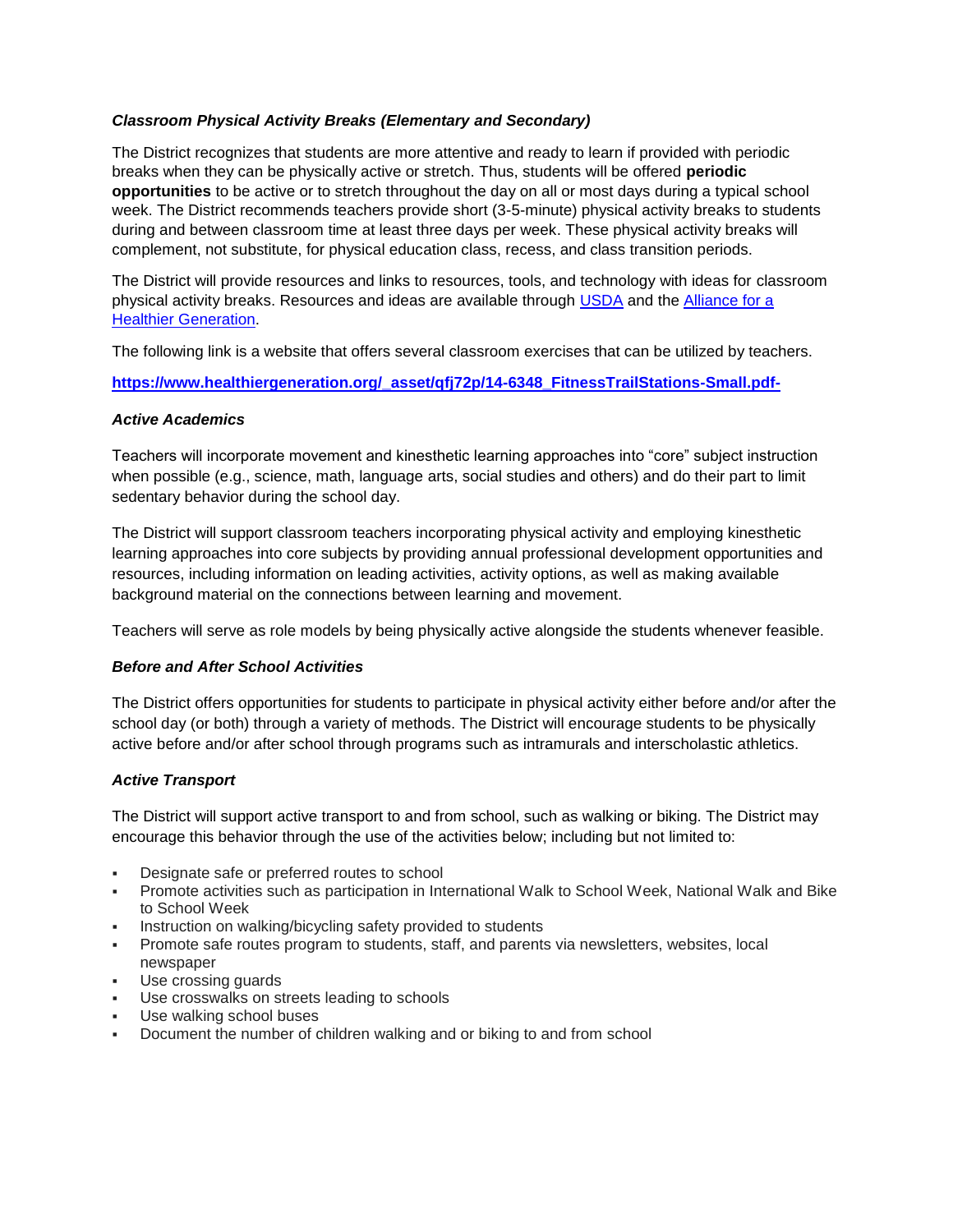# **V. Other Activities that Promote Student Wellness**

The District will integrate wellness activities across the entire school setting, not just in the cafeteria, other food and beverage venues and physical activity facilities. The District will coordinate and integrate other initiatives related to physical activity, physical education, nutrition and other wellness components so all efforts are complementary, not duplicative, and work towards the same set of goals and objectives promoting student well-being, optimal development and strong educational outcomes.

Schools in the District are encouraged coordinate content across curricular areas that promote student health, such as teaching nutrition concepts in mathematics, with consultation provided by either the school or the District's curriculum experts.

All efforts related to obtaining federal, state or association recognition for efforts, or grants/funding opportunities for healthy school environments will be coordinated with and complementary of the wellness policy, including but not limited to ensuring the involvement of the SWC.

All school-sponsored wellness events will include physical activity and healthy eating opportunities when appropriate.

# *Community Partnerships*

The District will develop relationships with community partners (e.g., hospitals, universities/colleges, local businesses, SNAP-Ed providers and coordinators, etc.) in support of this wellness policy's implementation. Existing and new community partnerships and sponsorships will be evaluated to ensure that they are consistent with the wellness policy and its goals.

#### *Community Health Promotion and Family Engagement*

The District will promote to parents/caregivers, families, and the general community the benefits of and approaches for healthy eating and physical activity throughout the school year. Families will be informed and invited to participate in school-sponsored activities and will receive information about health promotion efforts.

As described in the "Community Involvement, Outreach, and Communications" subsection*,* the District will use electronic mechanisms (e.g., email or displaying notices on the district's website), as well as nonelectronic mechanisms, (e.g., newsletters, presentations to parents or sending information home to parents), to ensure that all families are actively notified of opportunities to participate in school-sponsored activities and receive information about health promotion efforts.

#### *Staff Wellness and Health Promotion*

All staff members of the District are expected to set positive examples through making healthy eating choices as well as incorporating physical activity into their day. Staff members of the District shall not drink soda at their desks or classrooms while students are present.

The District will promote physical activity behaviors of the staff by allowing the use of its facilities. Examples of strategies schools will use, as well as specific actions staff members can take, include walking/running in the Grade School and High School gyms, walking in the hallways of the Grade School or High School, and access to the weight room at the High School. Please note, there will be times during the school year when these facilities will be in use by athletic teams, and may be unavailable.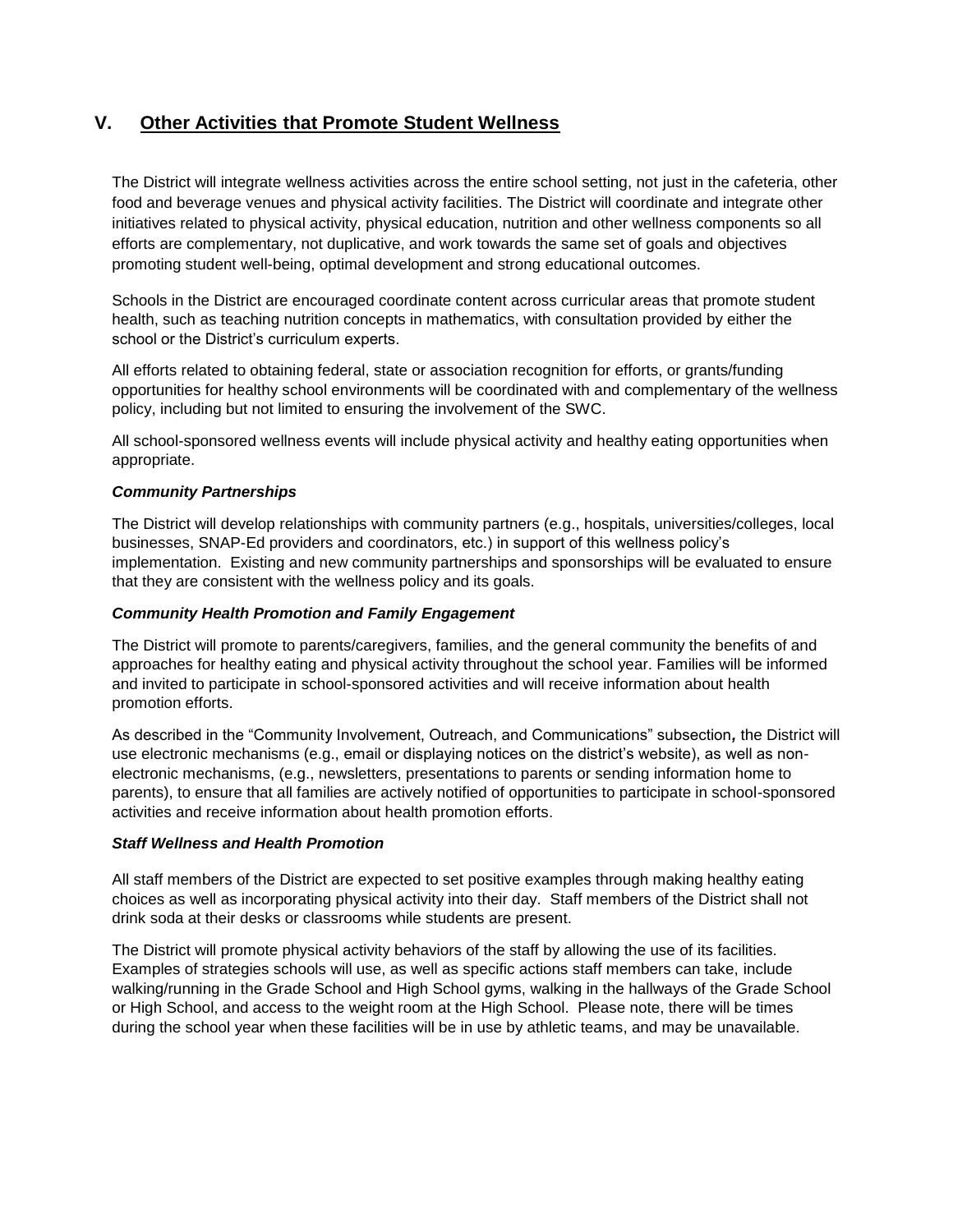# *Professional Learning*

When feasible, the District will offer annual professional learning opportunities and resources for staff to increase knowledge and skills about promoting healthy behaviors in the classroom and school (e.g., increasing the use of kinesthetic teaching approaches or incorporating nutrition lessons into math class). Professional learning will help District staff understand the connections between academics and health and the ways in which health and wellness are integrated into ongoing district reform or academic improvement plans/efforts.

# *Glossary:*

**Extended School Day** – the time during, before and after school that includes activities such as clubs, intramural sports, band and choir practice, drama rehearsals and more.

**School Campus** - areas that are owned or leased by the school and used at any time for school-related activities, including on the outside of the school building, school buses or other vehicles used to transport students, athletic fields and stadiums (e.g., on scoreboards, coolers, cups, and water bottles), or parking lots.

**School Day** – the time between midnight the night before to 30 minutes after the end of the instructional day.

**Triennial** – recurring every three years.